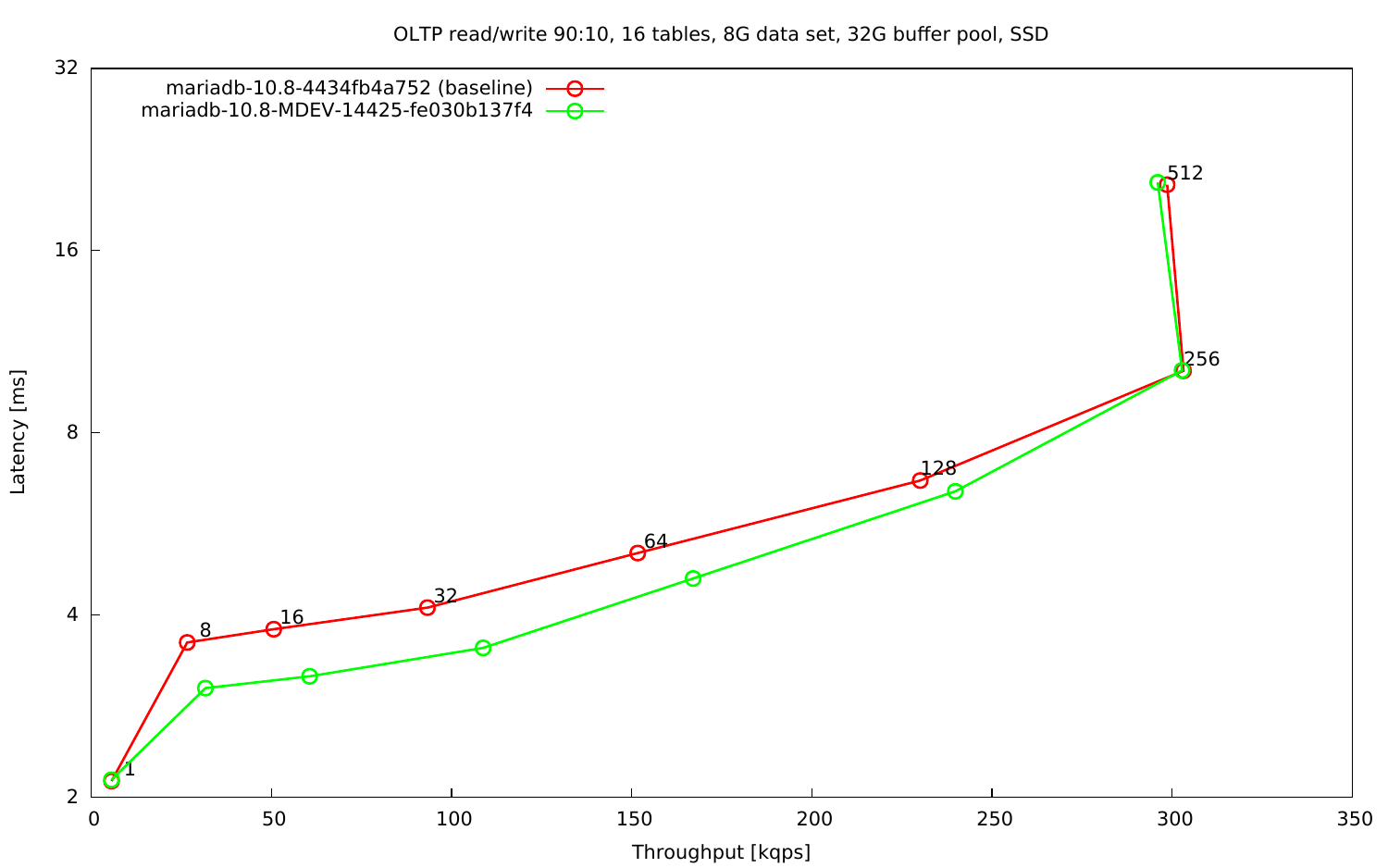OLTP point selects, 16 tables, 8G data set, 32G buffer pool, SSD

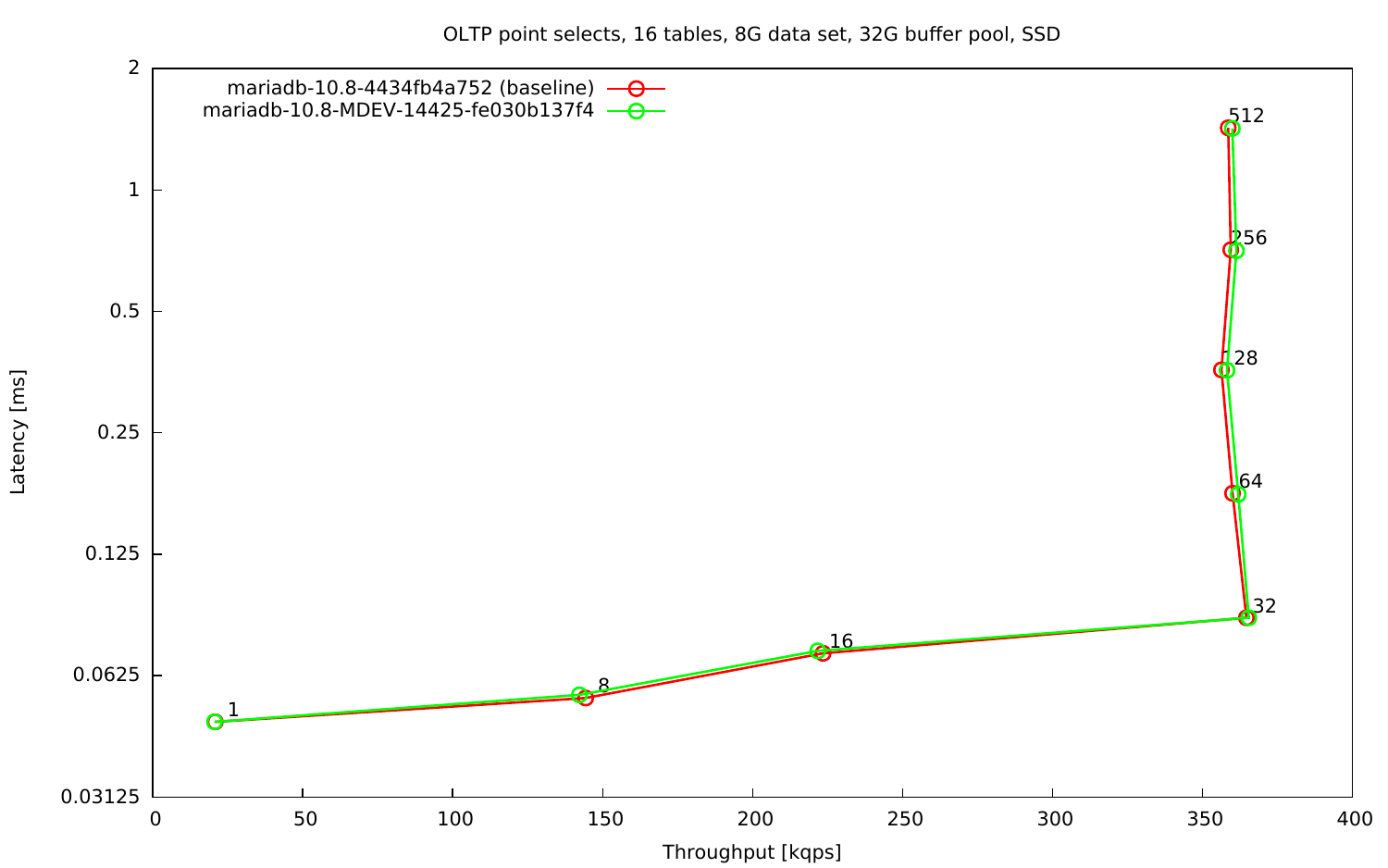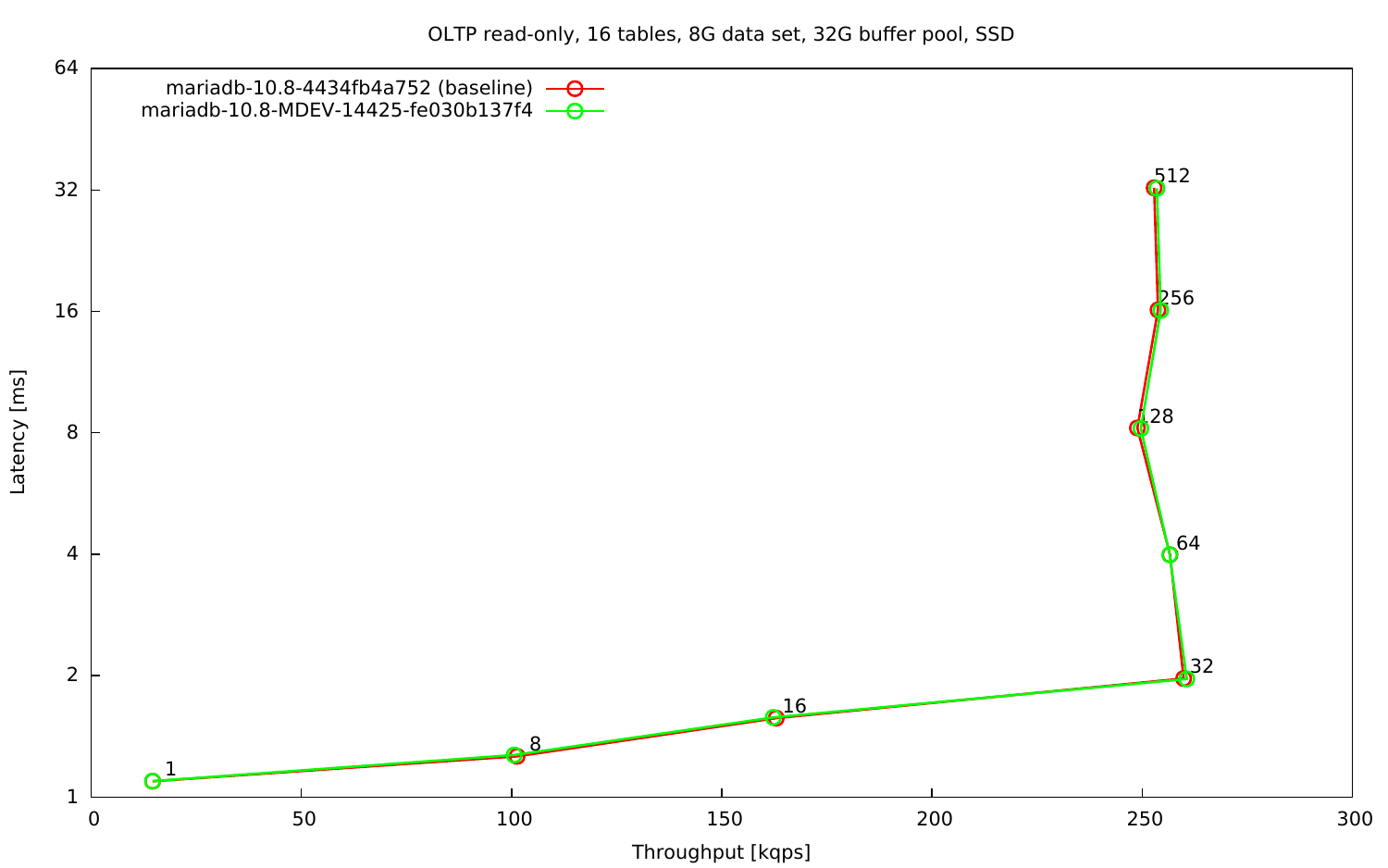OLTP read/write default mix, 16 tables, 8G data set, 32G buffer pool, SSD



Latency [ms] Latency [ms]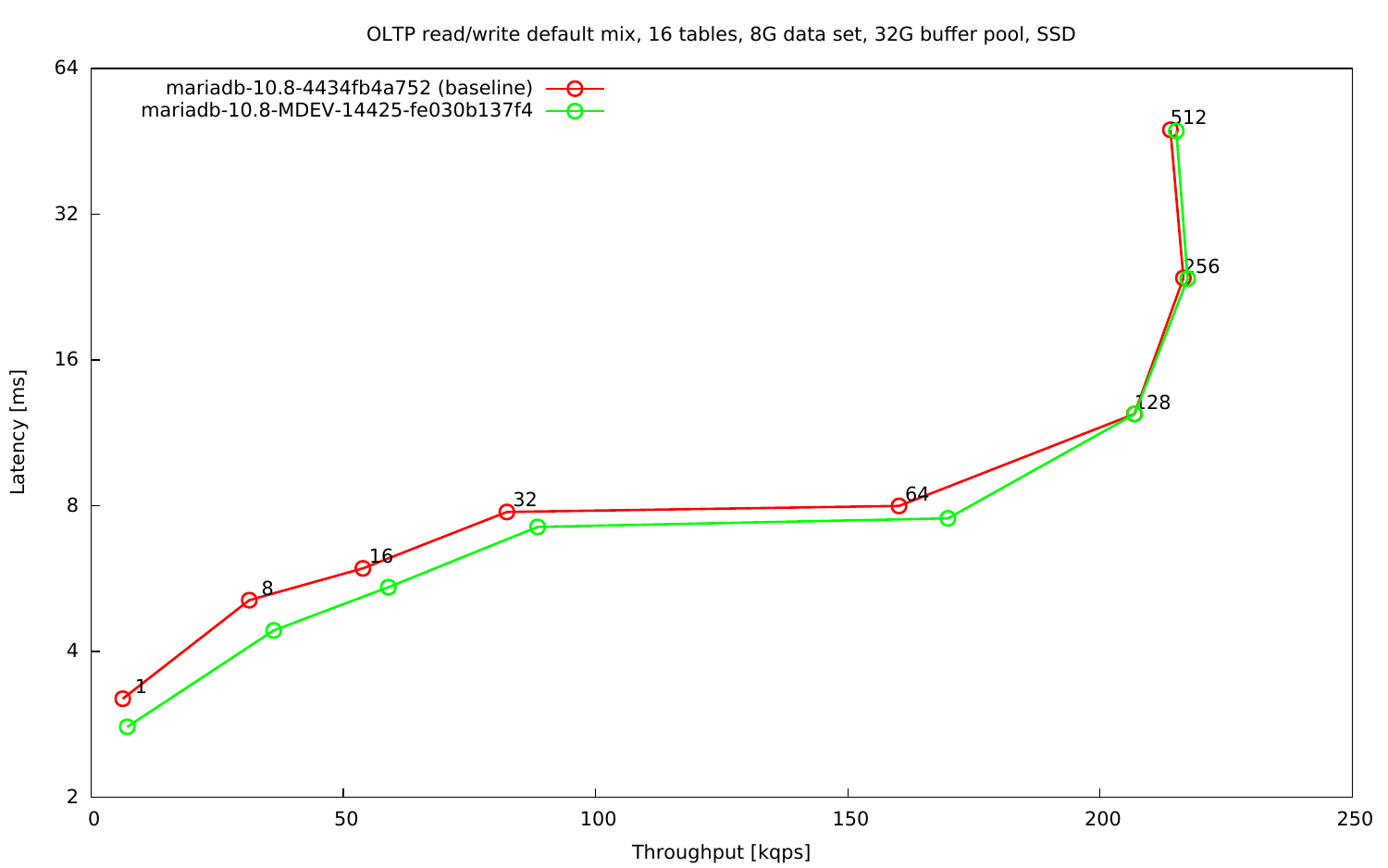OLTP update indexed column, 16 tables, 8G data set, 32G buffer pool, SSD

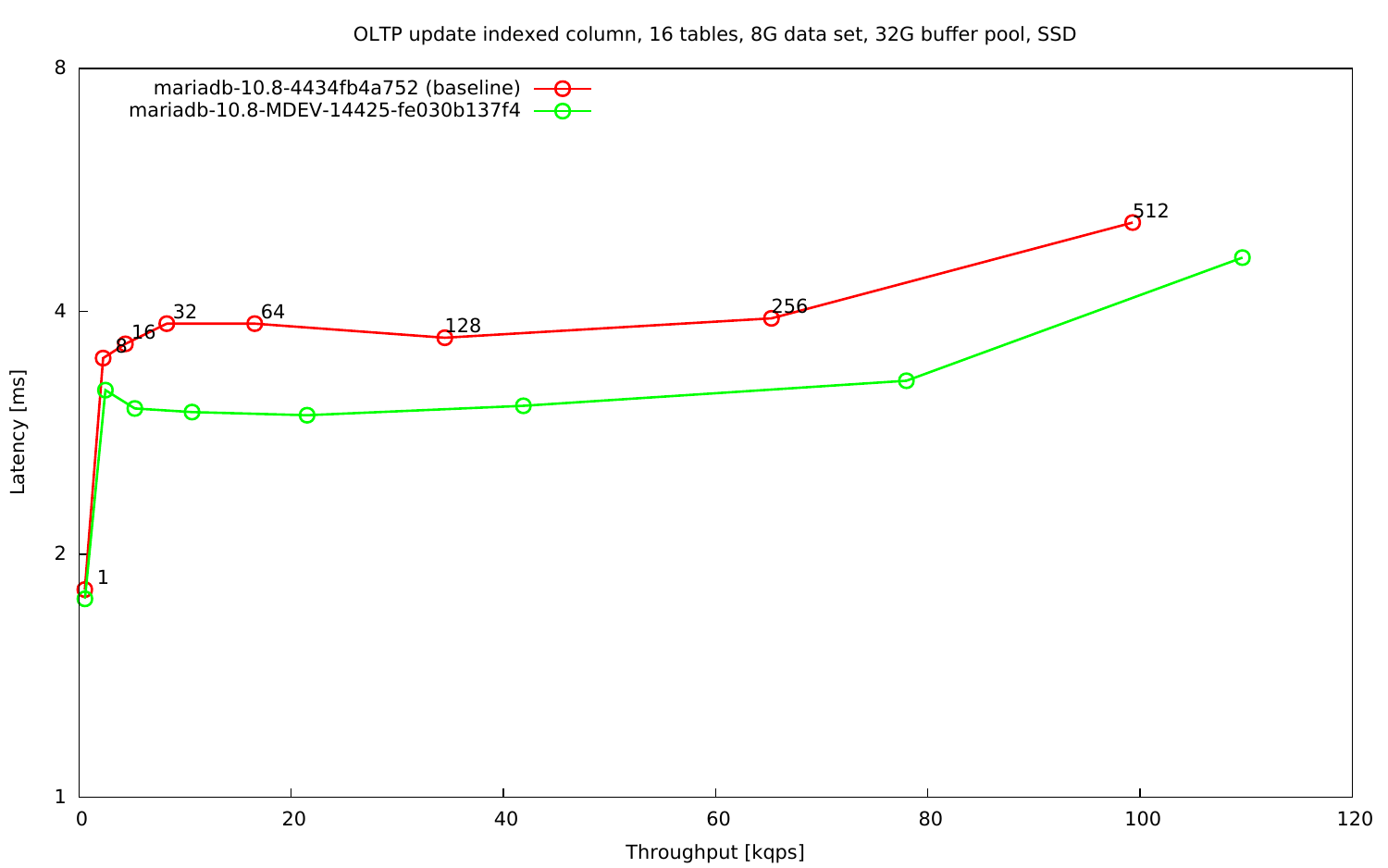OLTP update indexed column (10 per trx), 16 tables, 8G data set, 32G buffer pool, SSD

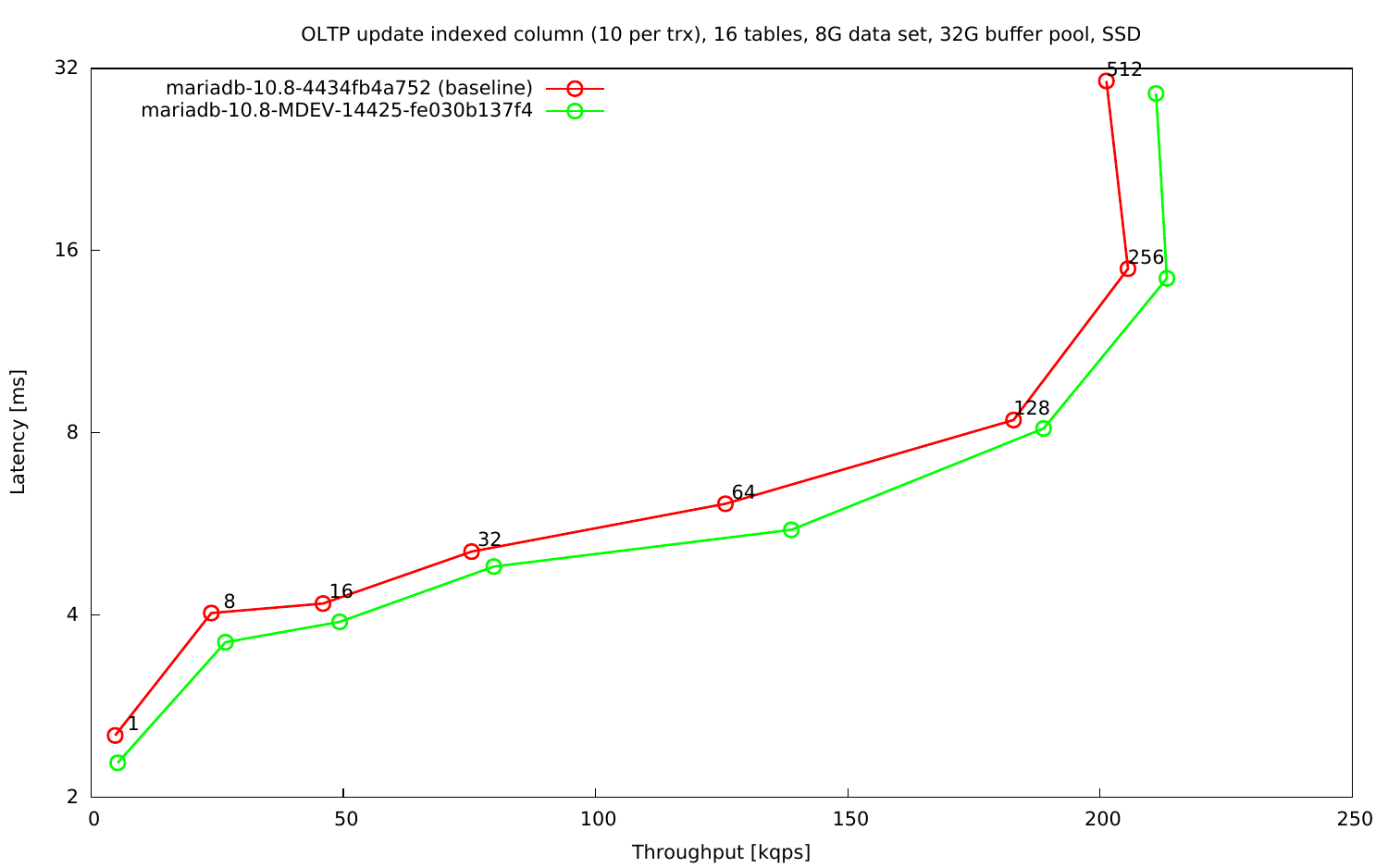OLTP update unindexed column, 16 tables, 8G data set, 32G buffer pool, SSD